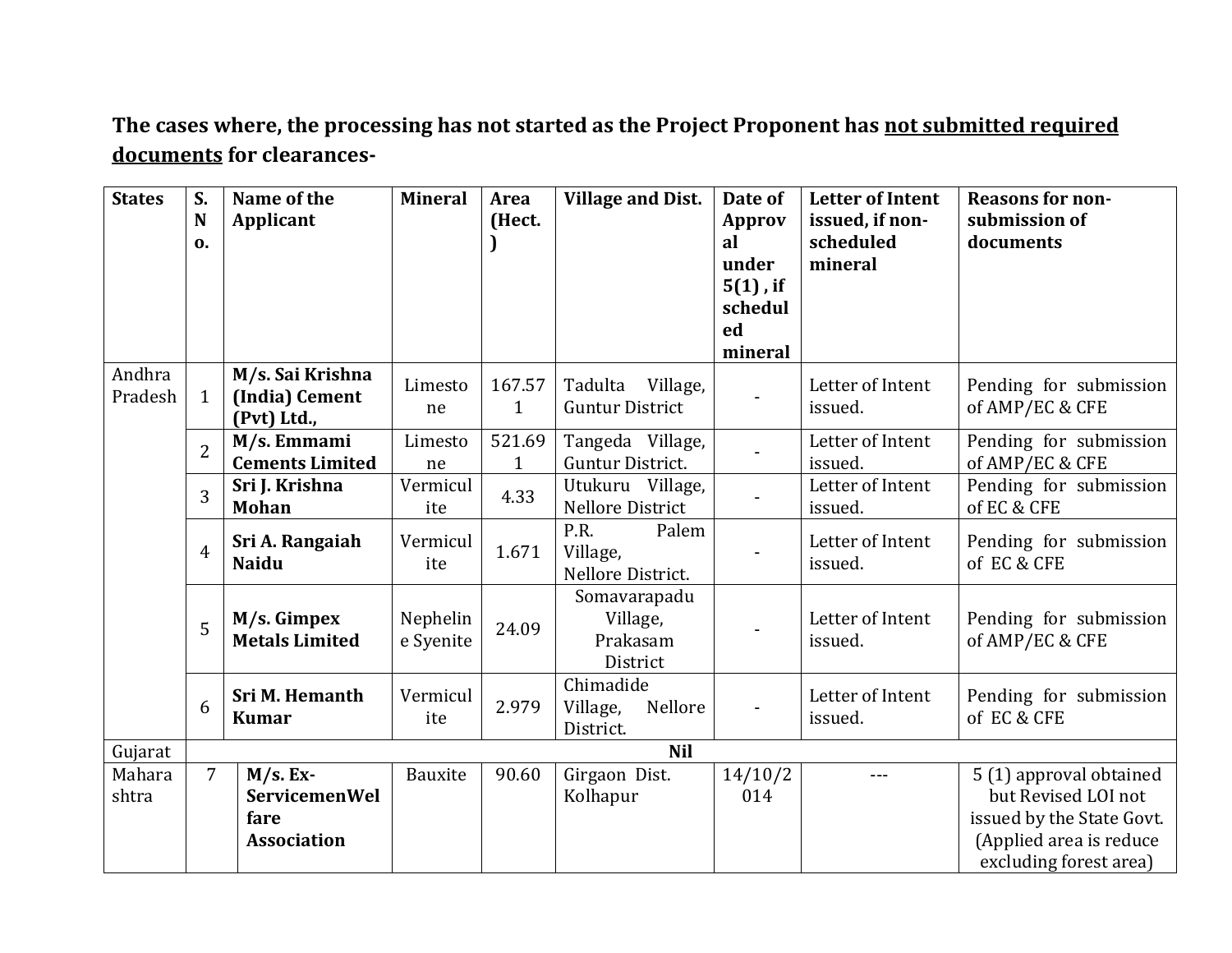|               | 8  | $M/s.$ Ispat<br><b>Industries Ltd.</b>                                            | Iron Ore           | 751.04 | Damkodvadvi,<br>Dist. Gadchiroli | 18/05/2<br>012         |                | 5 (1) approval obtained<br>but LOI not issued by<br>the State Govt. There is<br>change in the company's<br>name as M/s. JSW Ispat<br>Steel Ltd. Some<br>verification is in process<br>in this regard. |
|---------------|----|-----------------------------------------------------------------------------------|--------------------|--------|----------------------------------|------------------------|----------------|-------------------------------------------------------------------------------------------------------------------------------------------------------------------------------------------------------|
| Rajasth<br>an | 9  | Mr. Nainaram                                                                      | Siliceous<br>earth | 4.98   | Fatehpura/Barm<br>er             | <b>Not</b><br>required | $06 - 12 - 12$ | 60 days notice issued<br>vide letter dated 09-05-<br>16                                                                                                                                               |
|               | 10 | Mr. Nainaram                                                                      | Siliceous<br>earth | 4.98   | Fatehpura/Barm<br>er             | <b>Not</b><br>required | $12 - 11 - 12$ | days notice issued<br>60<br>vide letter dated 09-05-<br>16                                                                                                                                            |
|               | 11 | <b>Shakti</b><br>Mr.<br>Singh                                                     | Siliceous<br>earth | 4.8    | Dharwi/Barmer                    | <b>Not</b><br>required | 18-08-14       | 60<br>days notice issued<br>vide letter dated 16-05-<br>16                                                                                                                                            |
|               | 12 | <b>Bedilal</b><br>Mr.<br><b>Kapoorchand</b>                                       | Siliceous<br>earth | 4.5    | Mandai/Jaisalme<br>r             | Not<br>required        | $01 - 01 - 13$ | days notice issued<br>60<br>vide letter dated 16-05-<br>16                                                                                                                                            |
|               | 13 | Mrs.<br><b>Usha</b><br><b>Sharma</b>                                              | Fluorite           | 4.90   | Niranka ki dadi/<br>Jhunjhunu    | <b>Not</b><br>required | 23-10-09       | days notice issued<br>60<br>vide letter dated 20-05-<br>16                                                                                                                                            |
|               | 14 | <b>Bajrang</b><br>lal<br><b>Somani</b>                                            | Fluorite           | 4.75   | Richmaliya/Ajme<br>$\mathbf{r}$  | Not<br>required        | $11 - 05 - 11$ | 60<br>days notice issued<br>vide letter dated 20-05-<br>16                                                                                                                                            |
|               | 15 | M/s.<br>Apex<br><b>Cement</b><br>&<br><b>Mineral</b><br><b>Industries</b>         | Limesto<br>ne      | 998    | Mandpura/Naga<br>ur              | <b>Not</b><br>required | 12-06-12       | Matter is pending at<br>Govt. level for rejection<br>(10.03.2016).                                                                                                                                    |
|               | 16 | $M/s$ .<br><b>Everest</b><br><b>Cement</b><br>$\boldsymbol{\&}$<br><b>Mineral</b> | Limesto<br>ne      | 998    | Mandpura/Naga<br>ur              | <b>Not</b><br>required | 12-06-12       | Matter is pending at<br>Govt. level for rejection<br>(March 2016).                                                                                                                                    |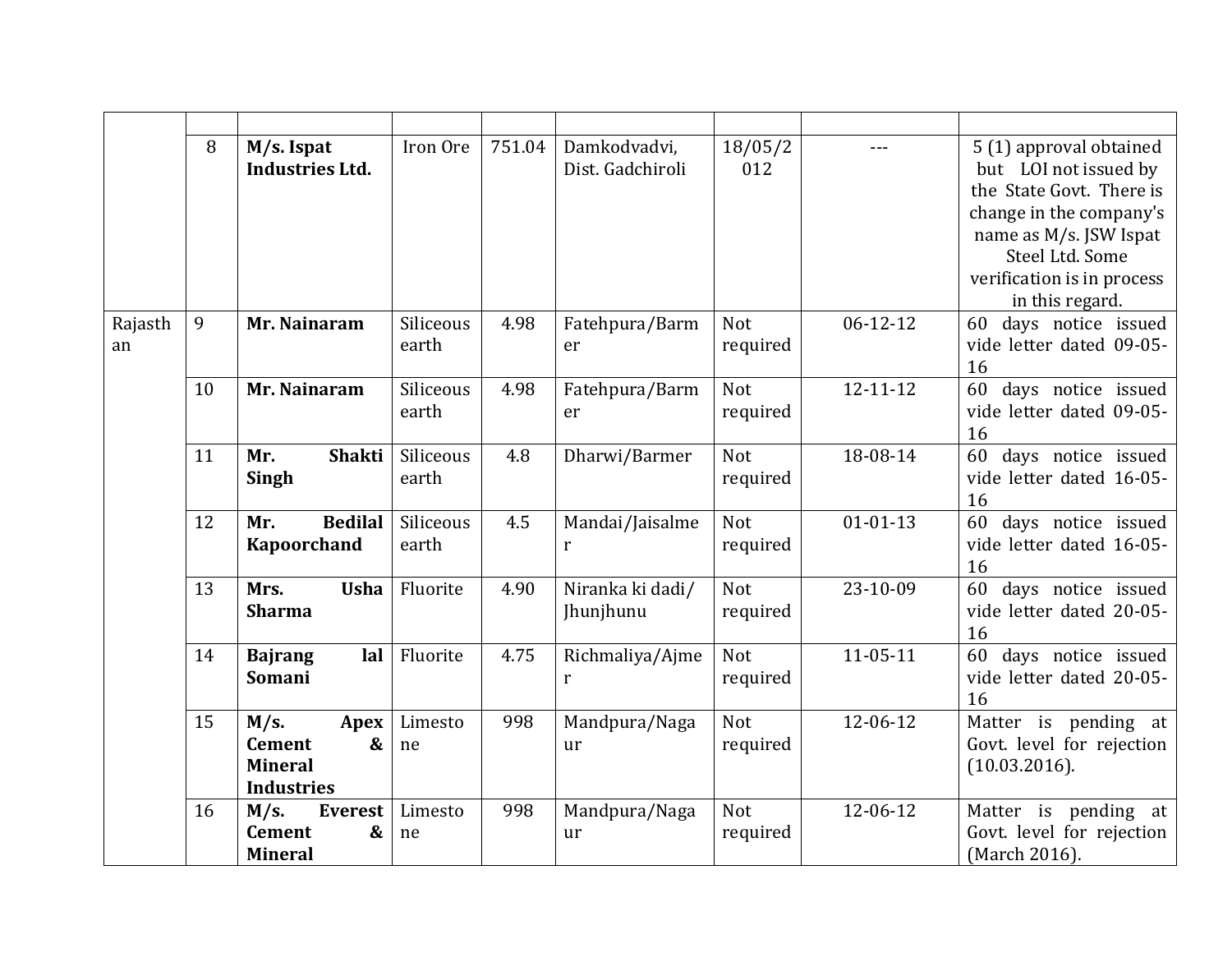|                   |     | <b>Industries</b>                                    |               |          |                                         |                 |            |                                                                                                                                                   |
|-------------------|-----|------------------------------------------------------|---------------|----------|-----------------------------------------|-----------------|------------|---------------------------------------------------------------------------------------------------------------------------------------------------|
|                   | 17  | M/s. Parikrama<br><b>Mining</b><br><b>Industries</b> | Limesto<br>ne | 999      | Mandpura/Naga<br>ur                     | Not<br>required | 12-06-12   | Matter is pending at<br>Govt. level for rejection<br>$(02.03.2016)$ .                                                                             |
| Madhya<br>Pradesh | Nil |                                                      |               |          |                                         |                 |            |                                                                                                                                                   |
| Chhatti<br>sgarh  | 18  | M/s Godawari<br>Power & Ispat<br>Ltd. Raipur         | Lime<br>Stone | 644-031  | Matragota, Durg                         | $\overline{a}$  | 11.11.2011 | The company has not<br>submitted MP & EC.                                                                                                         |
|                   | 19  | M/s Tapworth<br><b>Steel Pyt.ltd.</b><br>Durg        | Lime<br>Stone | 140-00   | Ghotwani, Durg                          | $\blacksquare$  | 08.02.2010 | The company has not<br>submitted MP & EC.<br>Absent in Review meeting<br>dtd. 2.6.2016 also.                                                      |
|                   | 20  | M/s Singhal<br><b>Interprices</b><br>Pvt.Ltd.-       | Lime<br>Stone | 200-092  | Kewtadih, Tangar,<br>Vidyadih, Bilaspur |                 | 01.03.2014 | The company has not<br>submitted EC.<br>Absent in Review<br>meeting dtd. 2.6.2016<br>also.                                                        |
|                   | 21  | M/s Singhal<br><b>Interprices</b><br>Pvt.Ltd.-       | Lime<br>Stone | 225-00   | Barhgaon, Meu,<br>Janjgir champa        |                 | 25.06.2009 | The company has not<br>submitted FC & EC.<br>Absent in Review<br>meeting dtd. 2.6.2016<br>also.                                                   |
|                   | 22  | M/s Shree Ram<br><b>Cement works</b>                 | Lime<br>Stone | 8-428    | Dhownidih,<br>Balodabazar               |                 | 22.02.1997 | Company Closed, The<br>company has not<br>submitted EC.<br>Absent in Review meeting<br>dtd. 2.6.2016 also.<br>Case under Process for<br>Rejection |
|                   | 23  | <b>Shree Vivek</b><br><b>Shukla</b>                  | Lime<br>Stone | $25 - 6$ | Sonadih,<br>Balodabazar                 | $\overline{a}$  | 25.06.2003 | The company has not<br>submitted Mine Closer<br>Plan & EC.<br>Absent in Review meeting                                                            |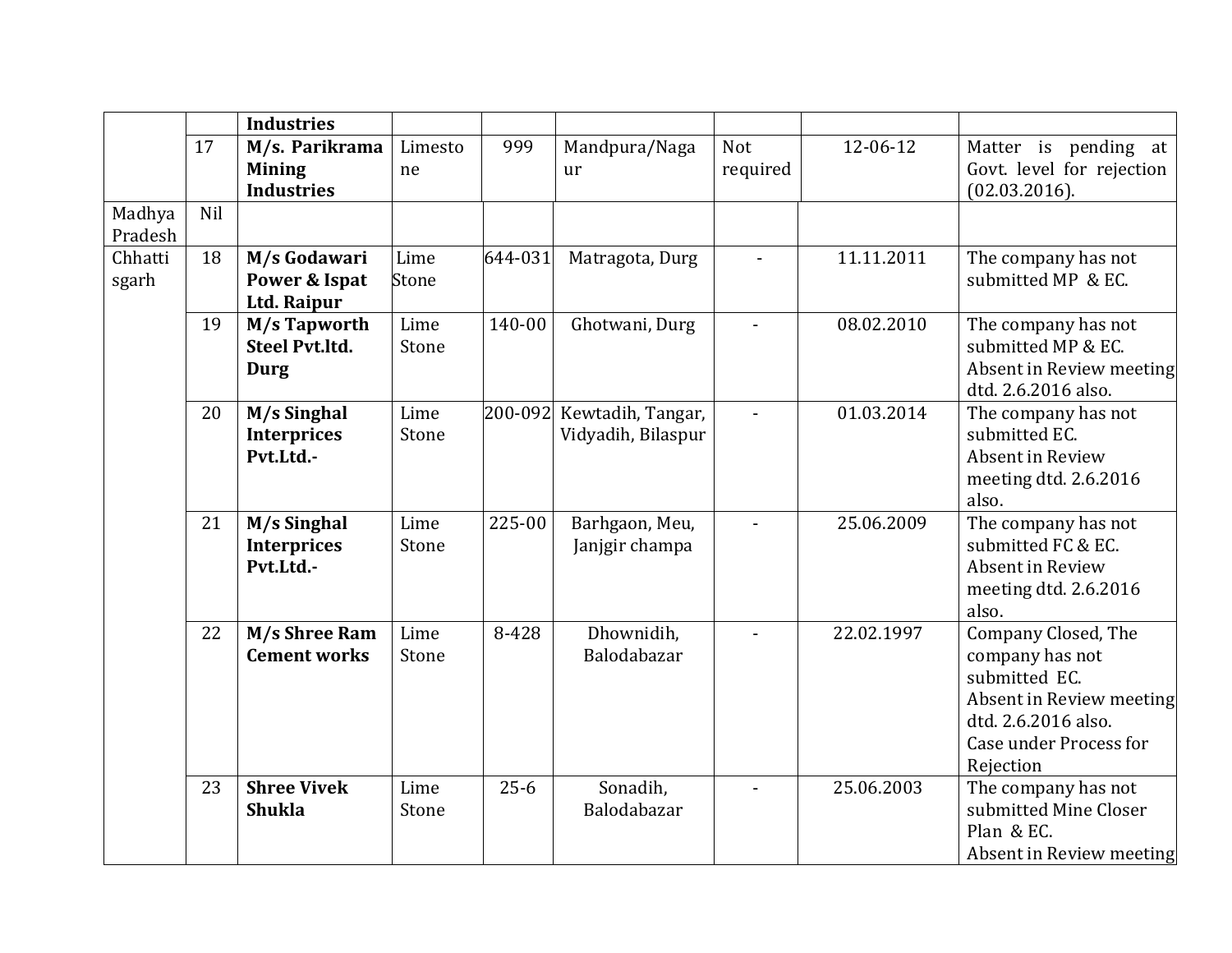|    |                                                   |                  |                |                                       |                |                          | dtd. 2.6.2016 also.<br>Case under Process for<br>Rejection |
|----|---------------------------------------------------|------------------|----------------|---------------------------------------|----------------|--------------------------|------------------------------------------------------------|
| 24 | M/s Satyarth<br><b>Steel Power Ltd,</b><br>Raipur | Iron ore         | $20 - 00$      | Kalwar, Kanker                        | 09.05.07       |                          | The company has not<br>submitted MP, FC & EC.              |
| 25 | M/s Commercial<br><b>Minerals</b>                 | Iron ore         | 19-00          | Hahaladdi, Kanker                     | 08.11.20<br>04 | 16-07-2004               | The company has not<br>submitted MP, FC & EC.              |
| 26 | M/s Satyarth<br><b>Steel Power Ltd,</b><br>Raipur | Iron ore         | 19-75          | Kalwar, Kanker                        | 09.05.07       | 08-11-2011               | The company has not<br>submitted MP, FC & EC.              |
| 27 | <b>CMDC, Raipur</b>                               | Bauxite          | $4 - 43$       | Lurena, Sarguja                       | 21.3.06        | $\overline{\phantom{a}}$ | Requested for surrender.                                   |
| 28 | M/s Balaji<br><b>Industrial</b><br>Products Ltd.  | Iron ore<br>(ML) | 420.9<br>6 Ha. | Bokna<br>(West<br>Singhbhum)          | 11.07.2<br>005 |                          | EC, FC, MP, RC not<br>submitted by the<br>applicant        |
| 29 | M/s Niranjan<br><b>Hitech Ltd.</b>                | Iron ore<br>(ML) | 144.1<br>4 Ha. | <b>Bokna</b><br>(West<br>Singhbhum)   | 16.08.2<br>005 |                          | EC, FC, MP, RC not<br>submitted by the<br>applicant        |
| 30 | M/s Sunflag<br>Iron & Steel Co.<br>Ltd.           | Iron ore<br>(ML) | 120.0<br>0 Ha. | Kodlibad<br>(West<br>Singhbhum)       | 09.06.2<br>006 |                          | EC, FC, MP, RC not<br>submitted by the<br>applicant        |
| 31 | M/s Bihar<br>Sponge Iron<br>Ltd.                  | Iron ore<br>(ML) | 406.4<br>0 Ha. | Ghatkuri (R.F)<br>(West<br>Singhbhum) | 16.04.2<br>007 |                          | EC, FC, MP, RC not<br>submitted by the<br>applicant        |
| 32 | M/s Horizan<br>Loha Udyog                         | Iron ore<br>(ML) | 215.0<br>0 Ha. | Ghatkuri (R.F)<br>(West<br>Singhbhum) | 27.08.2<br>007 |                          | EC, FC, MP, RC not<br>submitted by the<br>applicant        |
| 33 | M/s Bhushan<br><b>Power &amp; Steel</b>           | Iron ore<br>(ML) | 422.7<br>5 Ha. | Ghatkuri (R.F)<br>(West               | 14.09.2<br>007 |                          | EC, Stage-II FC, MP, RC<br>not submitted by the            |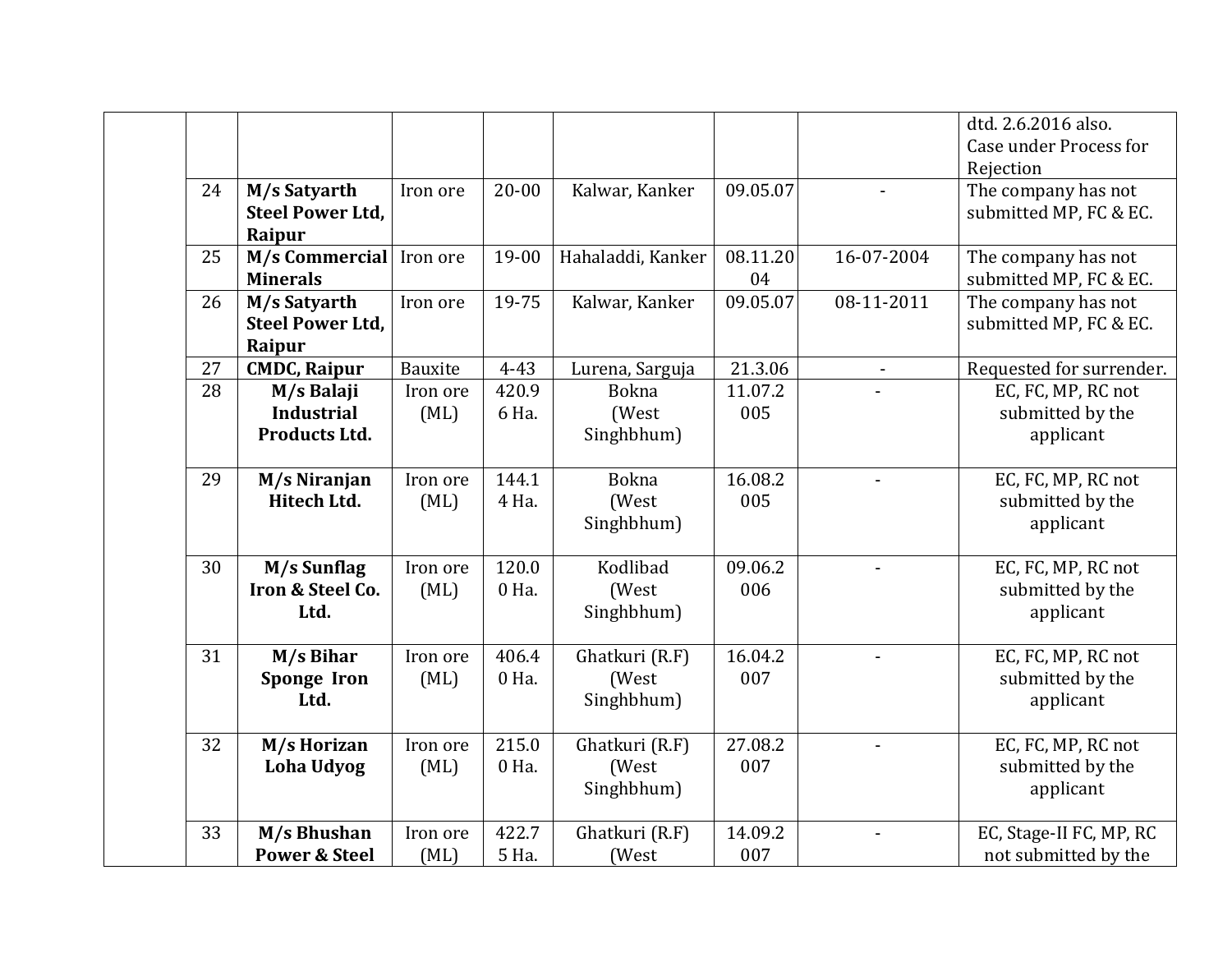|         |    | Ltd.                   |                |       | Singhbhum)       |                  |                | applicant               |
|---------|----|------------------------|----------------|-------|------------------|------------------|----------------|-------------------------|
|         | 34 | M/s KYS                | Iron ore       | 139.5 | Silpungi etc.    | 16.05.2          |                | EC, FC, MP, RC not      |
|         |    | <b>Sponge Iron</b>     | (ML)           | 0 Ha. | (West            | 008              |                | submitted by the        |
|         |    | Ltd.                   |                |       | Singhbhum)       |                  |                | applicant               |
|         |    |                        |                |       |                  |                  |                |                         |
|         | 35 | M/s Ispat              | Iron ore       | 520.0 | Meghahataburu    | 08.07.2          | $\blacksquare$ | EC, FC, MP, RC not      |
|         |    | <b>Industries Ltd.</b> | (ML)           | 0 Ha. | (West            | 008              |                | submitted by the        |
|         |    |                        |                |       | Singhbhum)       |                  |                | applicant               |
|         |    |                        |                |       |                  |                  |                |                         |
|         | 36 | <b>Gopal Prasad</b>    | <b>Bauxite</b> | 459.0 | Amtipani         | 03.11.8          |                | GR, MP, EC, FC, not     |
|         |    | Sah                    |                | 0 Ha. |                  | 9                |                | submitted by Applicant. |
|         | 37 | Smt. Veenapani         | Bauxite        | 15.81 | Ganeshpur        | 05.04.9          |                | GR, MP, EC, FC, not     |
|         |    | <b>Agrawal</b>         |                | Ha.   | (Gumla)          | $\boldsymbol{0}$ |                | submitted by            |
|         |    |                        |                |       |                  |                  |                | Applicant.              |
|         |    |                        |                |       |                  |                  |                |                         |
| Jharkha | 38 | Shri Arunjay           | Bauxite        | 74.28 | Kukund (Latehar) | 01.11.8          |                | GR, MP, EC, FC, not     |
| nd      |    | <b>Narayan</b>         |                | Ha.   |                  | 9                |                | submitted by            |
|         |    | Singh                  |                |       |                  |                  |                | Applicant.              |
|         | 39 | <b>Shri Narendra</b>   | Bauxite        | 21.8  | Harup (Gumla)    | 01.11.8          |                | GR, MP, EC, FC, not     |
|         |    | <b>Pd. Mittal</b>      |                | Ha.   |                  | 9                |                | submitted by            |
|         |    |                        |                |       |                  |                  |                | Applicant.              |
|         | 40 | <b>Shri Bolwa</b>      | Bauxite        | 72.98 | Dokapaat         | Nov,89           |                | GR, MP, EC, FC, not     |
|         |    | <b>Oraon</b>           |                | Ha.   | (Gumla)          |                  |                | submitted by            |
|         |    |                        |                |       |                  |                  |                | Applicant.              |
|         |    |                        |                |       |                  |                  |                |                         |
|         | 41 | <b>Omiyo Ranjan</b>    | Bauxite        | 111.6 | Kujam Dokapaat(  | Nov,89           |                | GR, MP, EC, FC, not     |
|         |    | <b>Jaiswal</b>         |                | 3 Ha. | Gumla)           |                  |                | submitted by            |
|         |    |                        |                |       |                  |                  |                | Applicant.              |
|         | 42 | <b>Omiyo Ranjan</b>    | Bauxite        | 85.13 | Bahagarah (Gumla | Nov,89           |                | GR, MP, EC, FC, not     |
|         |    | <b>Jaiswal</b>         |                | Ha.   |                  |                  |                | submitted by            |
|         |    |                        |                |       |                  |                  |                | Applicant.              |
|         | 43 | <b>Shivajee Tiwari</b> | Bauxite        | 33.48 | Kujam (Gumla)    | 1/12/1           |                | GR, MP, EC, FC, not     |
|         |    |                        |                | Ha.   |                  | 994              |                | submitted by            |
|         |    |                        |                |       |                  |                  |                | Applicant.              |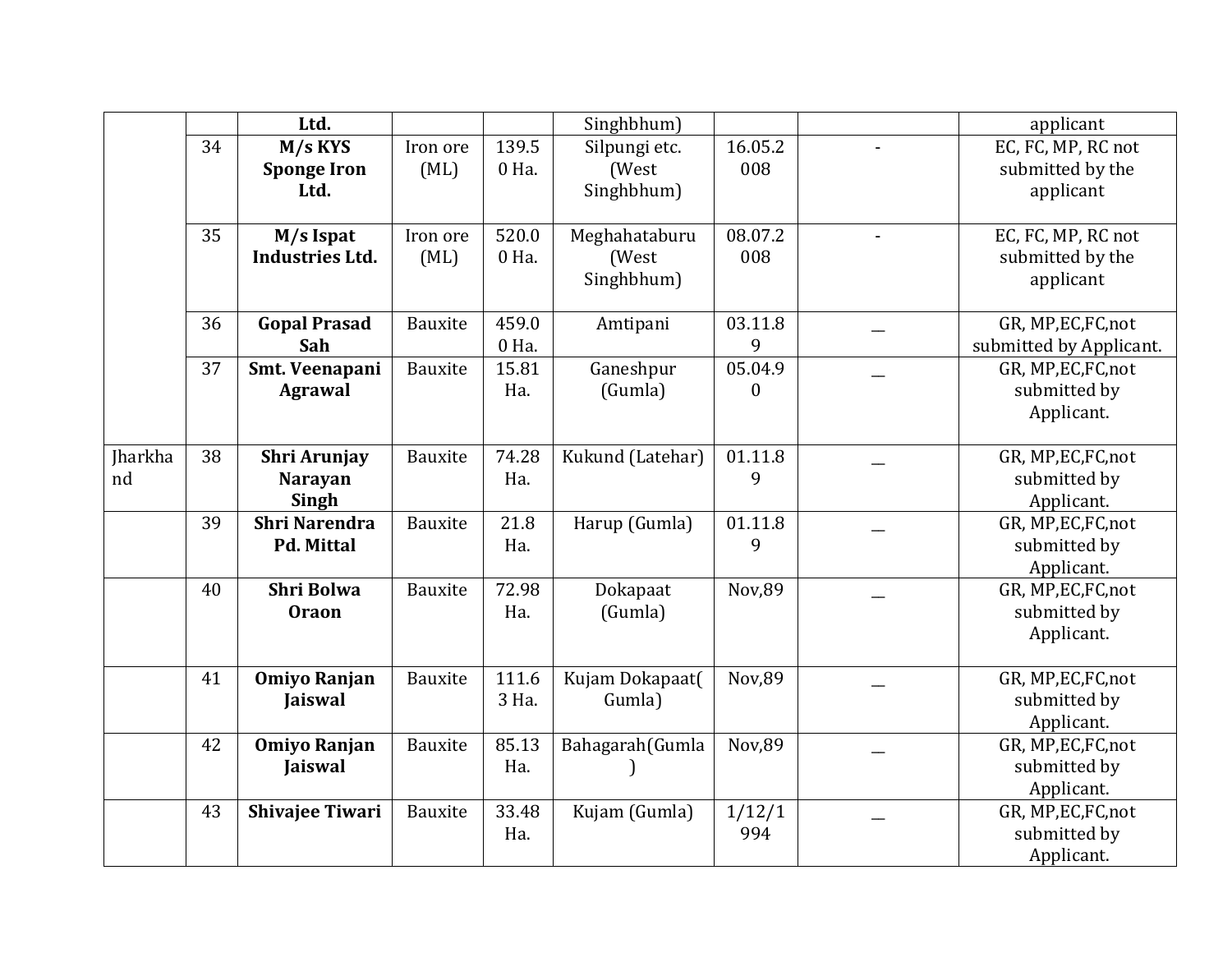| 44 | M/s Anand<br><b>Refractries</b>        | Bauxite       | 68.79<br>Ha.   | Anabiri Nawhatta<br>(Gumla)                 | 7/28/1<br>995                                                                |                              | GR, MP, EC, not<br>submitted by<br>Applicant.                                                                                             |
|----|----------------------------------------|---------------|----------------|---------------------------------------------|------------------------------------------------------------------------------|------------------------------|-------------------------------------------------------------------------------------------------------------------------------------------|
| 45 | M/s Shiv sakti<br><b>Interprises</b>   | Bauxite       | 64.75<br>Ha.   | Serengdag<br>Salangi (Gumla)                | 11/1/1<br>989                                                                |                              | GR, MP, EC, not<br>submitted by<br>Applicant.                                                                                             |
| 46 | M/s Minerals &<br><b>Minerals Ltd</b>  | Bauxite       | 164.3<br>0 Ha. | Amtipani<br>Chirodih (Gumla)                | 10/10/<br>2007                                                               |                              | GR, MP, EC, FC, not<br>submitted by<br>Applicant.                                                                                         |
| 47 | M/s A.C.C. Ltd                         | Limesto<br>ne | 115.3<br>8 Ha. | Ranjka, Kondwa<br>& Dakatta<br>(W.Singhbum) | 19.02.2<br>006(M<br><b>MDR</b><br>Act<br>1957),<br>Sec $6(1)$<br>$\mathbf B$ | 2204/M. Dated-<br>14.10.2014 | GR, EC, not submitted by<br>Applicant.                                                                                                    |
| 48 | <b>Shri Ravindra</b><br><b>Kumar</b>   | Limesto<br>ne | 11.51<br>2 Ha. | Kita hatu<br>(W.Singhbum)                   | 29.04.9<br>3                                                                 |                              | GR, MP, EC, not<br>submitted by<br>Applicant.                                                                                             |
| 49 | M/s<br><b>K.K.Trading</b>              | Limesto<br>ne | 13.38<br>Ha.   | Tilaisud<br>(W.Singhbum)                    | 1/31/1<br>988                                                                |                              | GR, MP, EC, not<br>submitted by<br>Applicant.                                                                                             |
| 50 | M/s. Orissa<br>Sponge Iron Ltd.        | Iron          | 459            | Garjantoli &<br>Kadamdihi,<br>Keonjhar      | 17.07.2<br>002                                                               |                              | Want of MP & FC                                                                                                                           |
| 51 | M/s. SMC Power<br>& Generation<br>Ltd. | Iron          | 246.0<br>39    | Khandabandh &<br>Baitarni R.F.,<br>Keonjhar | 07.04.2<br>010                                                               |                              | Want of FC & EC (The<br>applicant submitted<br>fresh online application<br>for FC & EC as per the<br>reduced area over<br>176.816 hects.) |
| 52 | K.C. Pradhan                           | Iron          | 24.57          | Nayagarh,<br>Keonjhar                       | 05.12.0<br>3                                                                 |                              | Pending for disposal at<br>Govt. level.                                                                                                   |
| 53 | M/s. National                          | Iron          | 41.14          | Segasahi                                    | NA                                                                           |                              | Want of FC                                                                                                                                |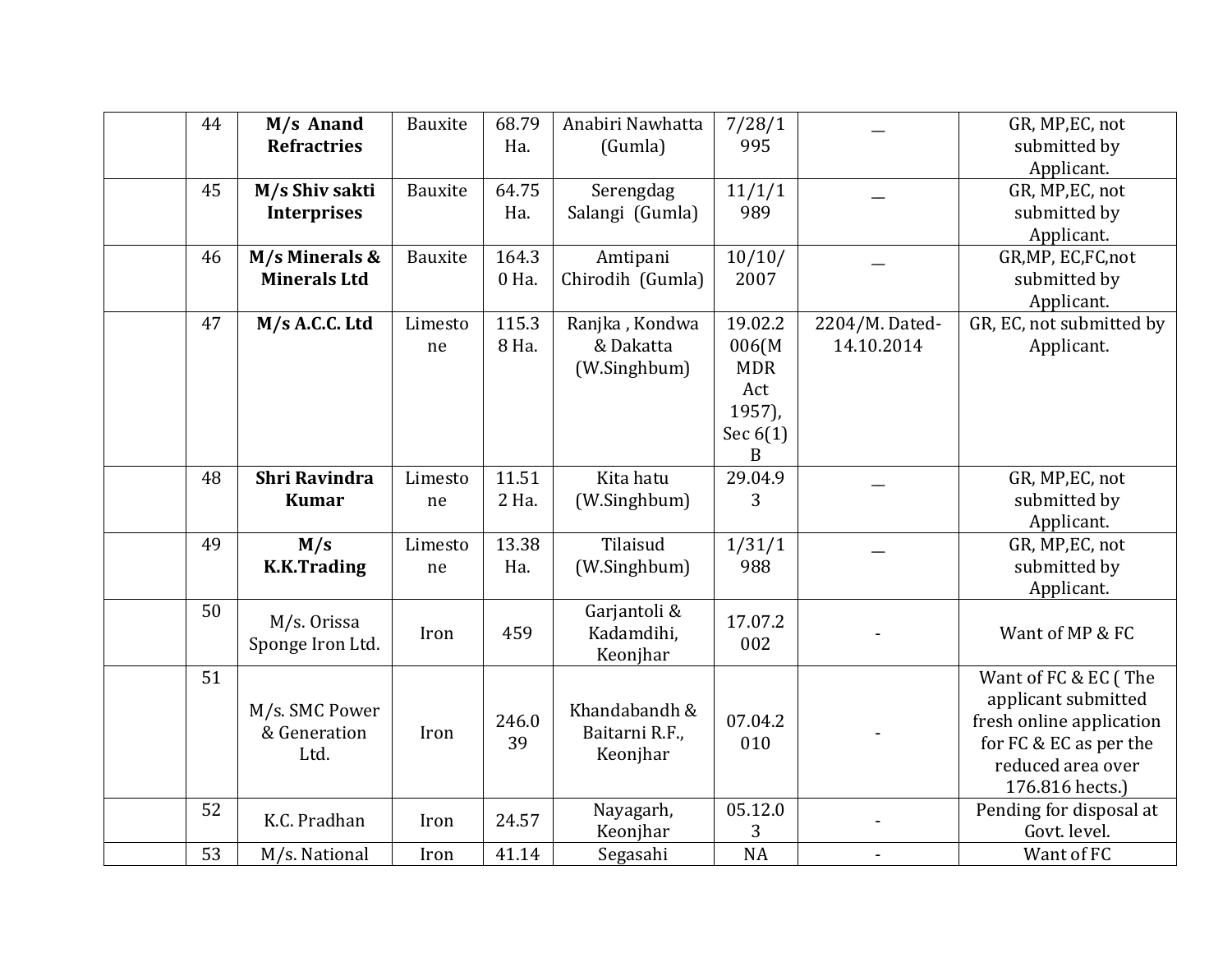|               |    | Enterprises                |              | $\overline{4}$          | Sundergarh                 | Howeve          |                         |
|---------------|----|----------------------------|--------------|-------------------------|----------------------------|-----------------|-------------------------|
|               |    |                            |              |                         |                            | r LoI<br>issued |                         |
|               |    |                            |              |                         |                            | on              |                         |
|               |    |                            |              |                         |                            | 20.12.1         |                         |
|               |    |                            |              |                         |                            | 997             |                         |
|               | 54 | M/s.National               | Iron         | 15.07                   | Adaghat                    | 04.10.2         | Want of FC              |
|               |    | Enterprises                |              | 4                       | Sundergarh                 | 000             |                         |
|               | 55 |                            |              |                         |                            | <b>NA</b>       |                         |
|               |    |                            |              |                         |                            | Howeve          |                         |
|               |    | M/s. Deepak                | Iron &       | 38.68                   | Khandabandh &              | r LoI           |                         |
|               |    | Steel & Power              | Mangane      | 7                       | Baitarni R.F.              | issued          | Want of FC              |
|               |    | Ltd.                       | se           |                         | Keonjhar                   | on              |                         |
|               |    |                            |              |                         |                            | 20.08.2<br>007  |                         |
|               | 56 |                            | Iron &       |                         |                            |                 |                         |
|               |    | M/s. OCL India             | Mangane      | 45.13                   | Kundaposi                  | 29.09.2         | Want of FC              |
|               |    | Ltd.                       | se           | $\mathbf{1}$            | Keonjhar                   | 008             |                         |
|               | 57 |                            | Iron &       |                         | Khandabandh &              |                 |                         |
|               |    | M/s.Shree<br>Metaliks Ltd. | Mangane      | 35.77<br>$\overline{4}$ | Baitarni R.F.              | 13.04.2<br>007  | Want of FC              |
|               |    |                            | se           |                         | Keonjhar                   |                 |                         |
|               | 58 |                            |              |                         |                            |                 | Want of FC & EC         |
|               |    | M/s. Prakash               | Iron &       | 19.53                   | Sirkagutta                 | 17.06.2         | (At present the FC is   |
|               |    | industries Ltd.            | Mangane      | 2                       | Keonjhar                   | 009             | pending with MoEF, GoI  |
|               |    |                            | se           |                         |                            |                 | due to want of NEERI    |
|               |    |                            |              |                         |                            |                 | report)                 |
|               | 59 |                            | Iron &       | 416.8                   | Kundrupani &<br>Chormalda, | 06.11.2         | want of mining plan and |
|               |    | M/s. OMC Ltd.              | Mangane      | 35                      | Keonjhar                   | 007             | forest clearance        |
| <b>Odisha</b> | 60 |                            | se<br>Iron & |                         |                            |                 |                         |
|               |    | D.C.Jain                   | Mangane      | 257.7                   | Sidhamatha R.F             | 04.03.1         | Want of FC              |
|               |    |                            | se           | 84                      | Keonjhar                   | 983             |                         |
|               | 61 |                            | Iron &       | 94.25                   | Sidhamatha R. F,           | 04.03.1         | Pending for disposal at |
|               |    | Dr. S. Pradhan             | Mangane      | 6                       | Keonjhar                   | 983             | Govt. level.            |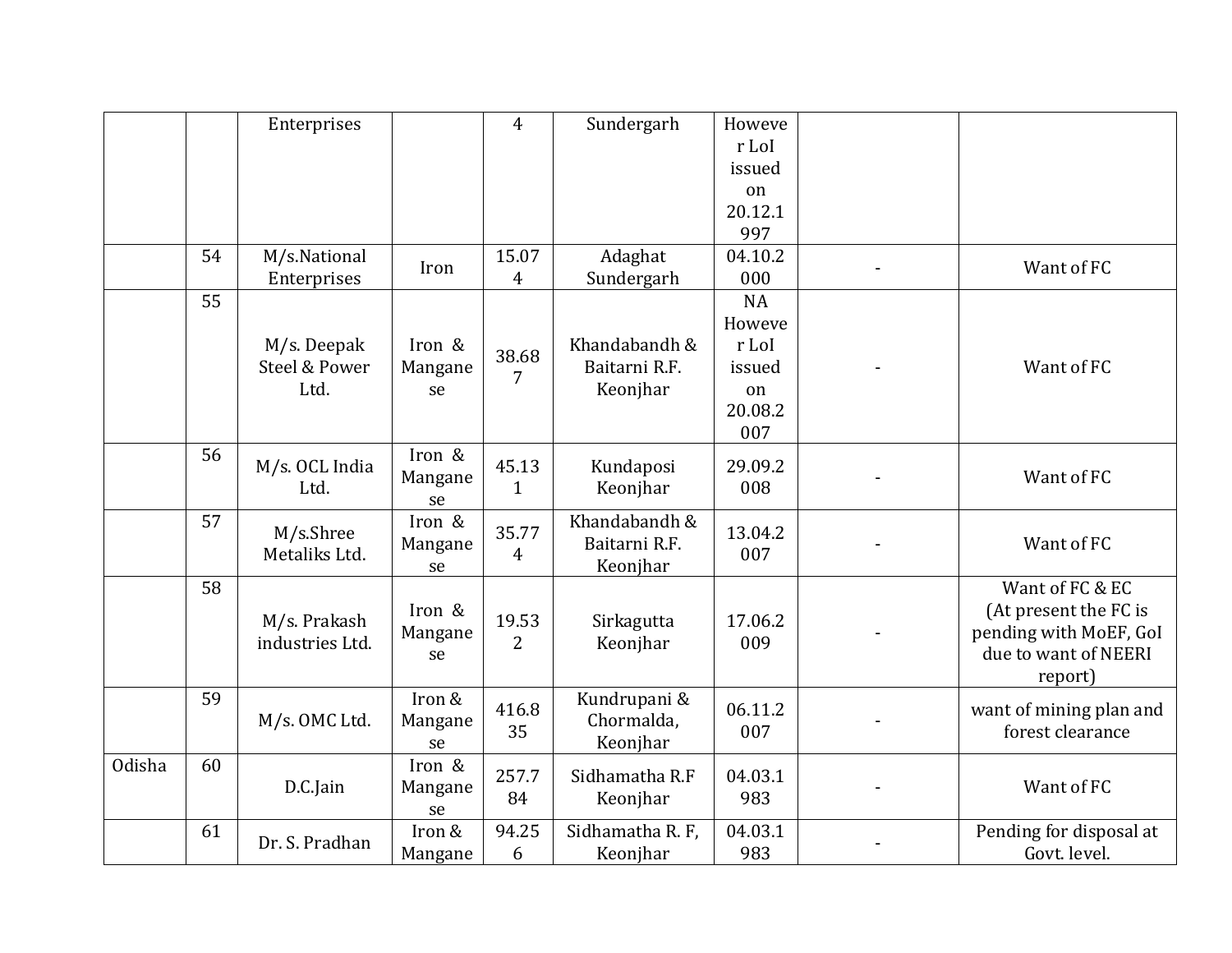|    |                            | se                      |             |                                                         |                                                                 |                                         |
|----|----------------------------|-------------------------|-------------|---------------------------------------------------------|-----------------------------------------------------------------|-----------------------------------------|
| 62 | Dr. S. Pradhan             | Iron &<br>Mangane<br>se | 152.9<br>27 | Kalaparbat,<br>Keonjhar                                 | 08.04.9<br>9                                                    | Pending for disposal at<br>Govt. level. |
| 63 | M/s. OMC Ltd.              | Iron &<br>Mangane<br>se | 5091.<br>84 | Malangtoli,<br>Keonjhar &<br>Sundergarh                 | 20.12.2<br>000                                                  | LoI not issued by Govt.                 |
| 64 | M/s. Pradhan<br>Associates | Iron &<br>Mangane<br>se | 484.7<br>5  | Rengalbeda &<br>Segasahi<br>Keonjhar                    | <b>NA</b><br>Howeve<br>r, LoI<br>issued<br>on<br>13.11.1<br>991 | Want of FC                              |
| 65 | Miter Sen                  | Mangane<br>se           | 21.35<br>6  | Katasahi<br>Keonjhar                                    | NA<br>Howeve<br>r LoI<br>issued<br>on<br>08.01.2<br>004         | Want of FC                              |
| 66 | Rudrasen sindhu            | Mangane<br>se           | 65.71       | Bhanjapali, Koira<br>Sundergarh                         | 14.12.1<br>999                                                  | Want of FC                              |
| 67 | Sri Jagadish<br>Mishra     | Mangane<br>se           | 19.60       | Sarkunda R.F,<br>Sundergarh                             | <b>NA</b><br>Howeve<br>r LoI<br>issued<br>on<br>07.09.9<br>3    | Want of FC                              |
| 68 | M/s. OMC Ltd.              | Bauxite                 | 721.3<br>23 | Lanjigarh<br>(Niyamgiri R.F)<br>Kalahandi &<br>Rayagada | <b>NA</b><br>Howeve<br>r LoI<br>issued                          | Want of FC & EC                         |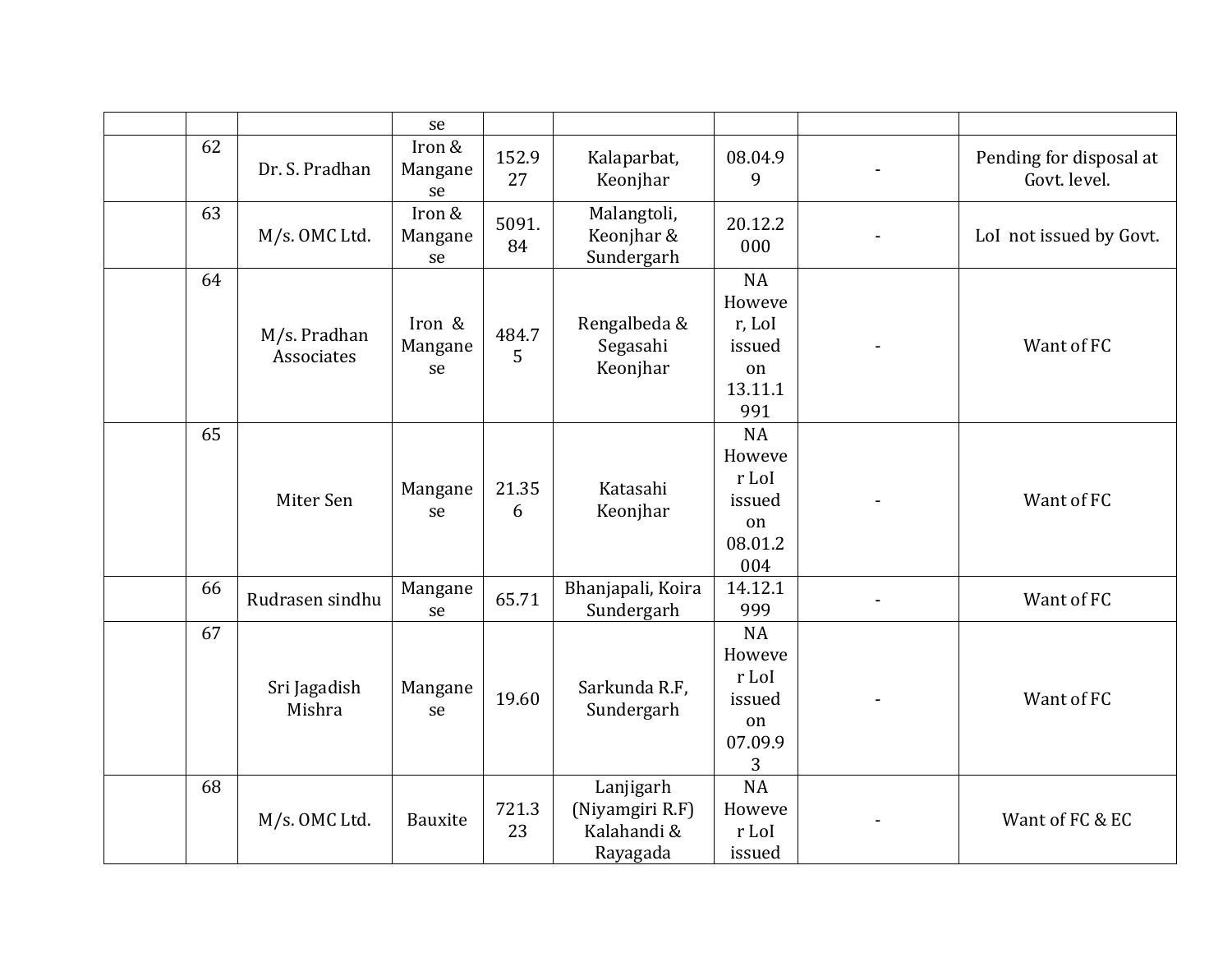|    |                                    |                             |             |                                                                 | on<br>05.10.2<br>004                                               |                         |                                         |
|----|------------------------------------|-----------------------------|-------------|-----------------------------------------------------------------|--------------------------------------------------------------------|-------------------------|-----------------------------------------|
| 69 | M/s. Balasore<br>Alloys Ltd.       | Chromit<br>${\bf e}$        | 35.6        | Kaliapani, Jajpur                                               | 16.04.9<br>9                                                       |                         | Pending for disposal at<br>Govt. level. |
| 70 | Sri V. P. Sinha                    | Limesto<br>ne &<br>Dolomite | 39.88       | Udurma,<br>Sundergarh                                           |                                                                    | 2357/SM dt.<br>28.07.05 | Want of FC                              |
| 71 | M/s. Mesco Ltd.                    | Iron                        | 1519.<br>98 | Kadakala,<br>Luhakala,<br>Pidapokhari and<br>Sundra<br>Keonjhar | 07.01.1<br>999                                                     |                         | Reduced area not<br>decided by Govt.    |
| 72 | M/s. OMC Ltd.                      | Iron                        | 560.5<br>2  | Uskuda,<br>Sundergarh                                           | <b>NA</b><br>Howeve<br>r LoI<br>issued<br>on<br>29.09.1<br>980     |                         | Want of MP & FC                         |
| 73 | M/s. Nilachala<br>Ispat Nigam Ltd. | Iron                        | 874.2<br>9  | Kadalia, Mithrida<br>etc.<br>Sundergarh                         | 20.05.1<br>999                                                     |                         | Want of FC                              |
| 74 | Sri J.N.Pattanaik                  | Iron &<br>Mangane<br>se     | 57.5        | Unchabali<br>&Nayagarh,<br>Keonjhar                             | 24.10.0<br>3                                                       |                         | Reduced area not<br>decided by Govt.    |
| 75 | M/s. M.G.<br>Mohanty               | Iron &<br>Mangane<br>se     | 153.4<br>72 | Komando,<br>Sundergarh                                          | NA<br>Howeve<br>r grant<br>order<br>issued<br>on<br>23.05.1<br>985 |                         | Want of MP & FC                         |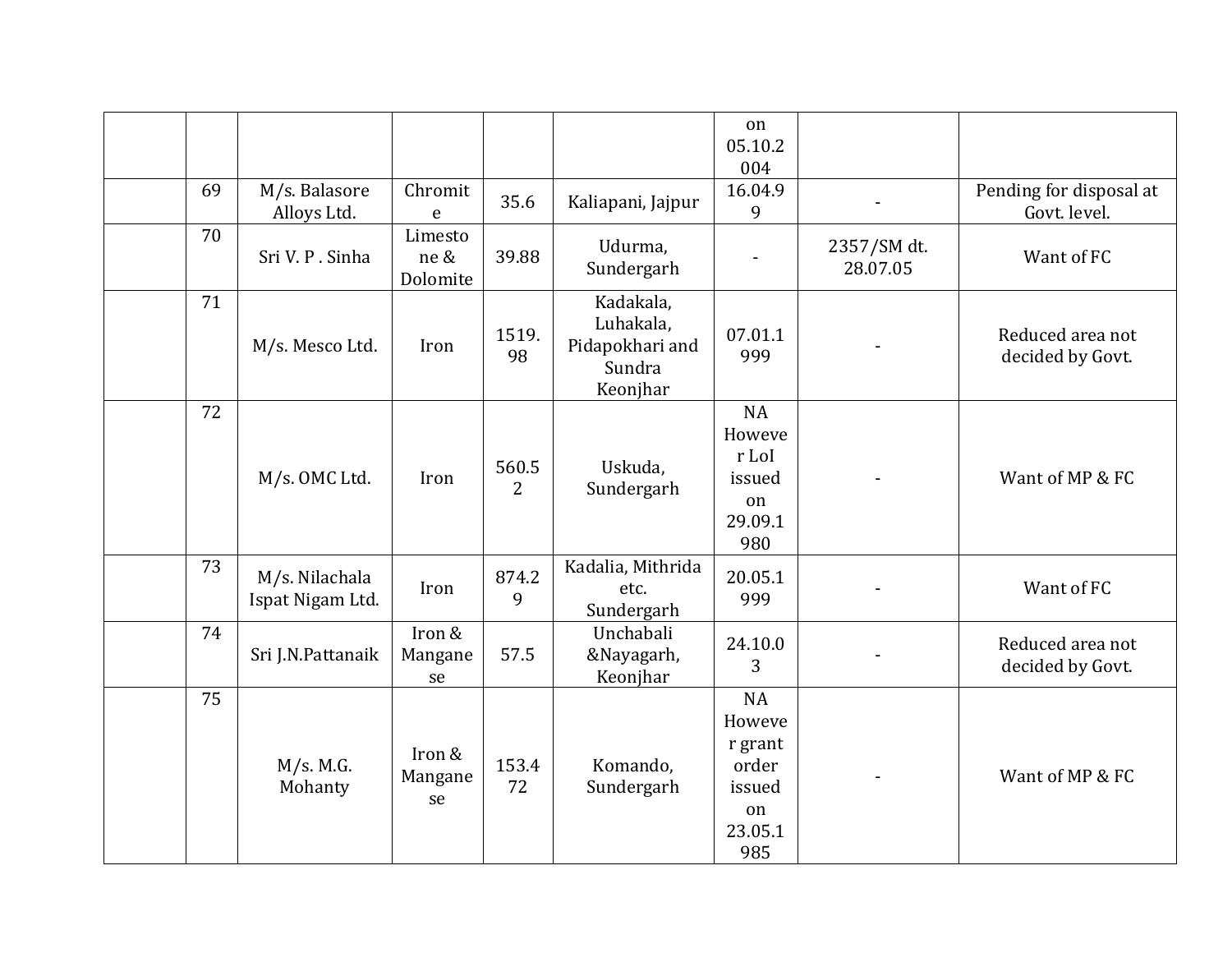| 76 | M/s. OMC Ltd. | Mangane<br>se          | 294.8                 | Kalta, Sundergarh            | <b>NA</b><br>Howeve<br>r LoI<br>issued<br>on<br>22.10.1<br>982             |                                                | Want of MP & FC                                                                     |
|----|---------------|------------------------|-----------------------|------------------------------|----------------------------------------------------------------------------|------------------------------------------------|-------------------------------------------------------------------------------------|
| 77 | M/s. OMC Ltd. | Bauxite                | 428.3<br>$\mathbf{1}$ | Kodingmali P.F,<br>Koraput   | <b>NA</b><br>Howeve<br>r LoI<br>issued<br>on<br>01.02.1<br>999             |                                                | Want of MP & FC                                                                     |
| 78 | M/s. IDCOL    | Chromit<br>e           | 505.2<br>6            | Tangarapad<br>Dhenkanal      | <b>NA</b><br>Howeve<br>r,LoI<br>issued<br>on<br>14.03.1<br>986             |                                                | Want of MP & FC                                                                     |
| 79 | M/s. IDCOL    | Chromit<br>${\bf e}$   | 155.5<br>37           | Ostopal &<br>Tailangi Jajpur | 14.12.1<br>992                                                             |                                                | Want of FC                                                                          |
| 80 | M.Aikath      | Chromit<br>$\mathbf e$ | 56.65<br>6            | Ostapal<br>Jajpur            | <b>NA</b><br>Howeve<br>r, grant<br>order<br>issued<br>on<br>29.06.1<br>991 |                                                | FC (stage-II approved<br>only 14.836 hects.<br>Balance forest area not<br>approved) |
| 81 | Sri M.R. Dash | Graphite               | 49.96                 | Dudukamal,<br>Bolangir       | $\overline{\phantom{a}}$                                                   | LoI 11866/MG dt.<br>01.11.85<br>G.P No.4605/MG | Want of FC<br>(Applicant applied for<br>reduction of the area to                    |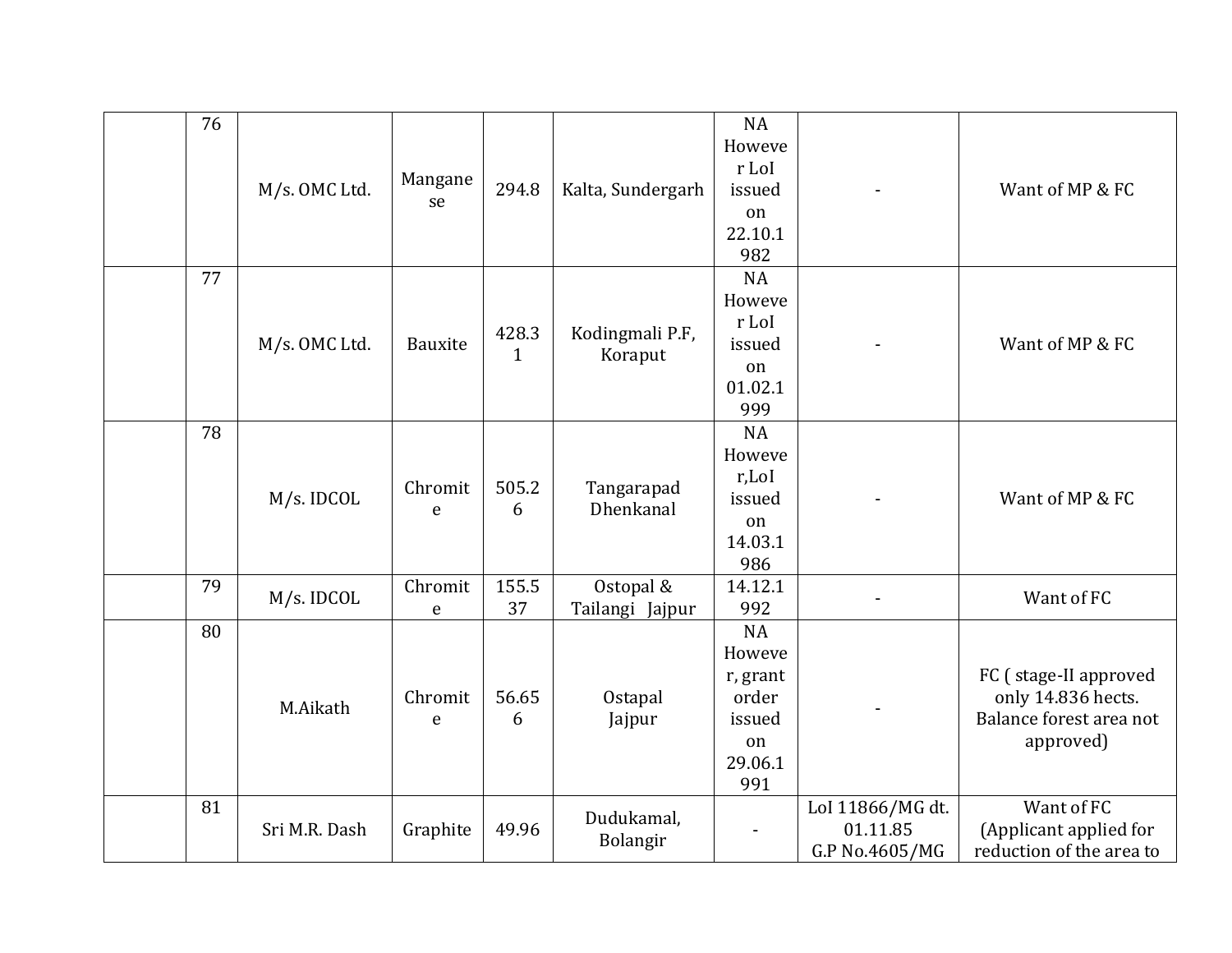|    |                                                 |                             |                         |                                        |                                                                            | dt.04.04.86                                                   | 23.690 hects. but the<br>same is not decided by |
|----|-------------------------------------------------|-----------------------------|-------------------------|----------------------------------------|----------------------------------------------------------------------------|---------------------------------------------------------------|-------------------------------------------------|
|    |                                                 |                             |                         |                                        |                                                                            |                                                               | Govt.)                                          |
| 82 | K.C.Pradhan                                     | Limesto<br>ne &<br>Dolomite | 18.04<br>4              | Bhojapur,<br>Sundergarh                |                                                                            | G.P. No.<br>11680/MG<br>dt.23.12.97                           | Want of MP & FC                                 |
| 83 | K.C.Pradhan                                     | Limesto<br>ne &<br>Dolomite | 57.20<br>$\overline{7}$ | Lainga,<br>Sundergarh                  |                                                                            | G.P. No. 9001/MG<br>dt.02.09.95                               | Want of MP & FC                                 |
| 84 | M/s. Shiva<br>Cement Ltd.                       | Limesto<br>ne &<br>Dolomite | 63.95<br>6              | Kutra,<br>Sundergarh                   |                                                                            | G.P. No. 5919/MG<br>dt.22.05.92                               | Want of MP & FC                                 |
| 85 | M/s. Sulakshani<br>Mines &<br>minearls (P) Ltd. | Ruby                        | 15.66<br>6              | Karanga,<br>Kalahandi                  |                                                                            | LoI 7920/SM dt.<br>27.06.01<br>G.P No.3435/SM<br>dt.28.03.03  | Want of FC                                      |
| 86 | M/s. Pradhan<br>Industries                      | Graphite                    | 58.70<br>4              | Bainibasa,<br>Koraput                  |                                                                            | 6325/SM dt.<br>20.06.05                                       | Want of MP & FC                                 |
| 87 | M/s. Pradhan<br>Associates                      | Mangane<br>se               | 39.67<br>8              | Sirilijor, Korapt                      | <b>NA</b><br>Howeve<br>r, LoI<br>issued<br>on<br>18.11.0<br>$\overline{4}$ |                                                               | Want of FC                                      |
| 88 | M/s. Sulakshani<br>Mines &<br>minearls (P) Ltd. | Ruby                        | 22.60<br>2              | Poiguda &<br>Badatikinga,<br>Kalahandi |                                                                            | LoI 7923/SM dt.<br>27.06.01<br>G.P No.10476/SM<br>dt.17.10.03 | Want of FC                                      |
| 89 | M/s. Pradhan<br>Industries                      | Graphite                    | 39.49<br>6              | Medinpur,<br>Sambalpur                 |                                                                            | 5032/SM<br>dt.06.05.92                                        | Want of MP & FC                                 |
| 90 | M/s. Sita Cement<br>Ltd.                        | Limesto<br>ne &<br>Dolomite | 26.26<br>5              | Raibega &<br>Pagraposhi,<br>Sundergarh |                                                                            | 67/SM<br>dt.07.01.10                                          |                                                 |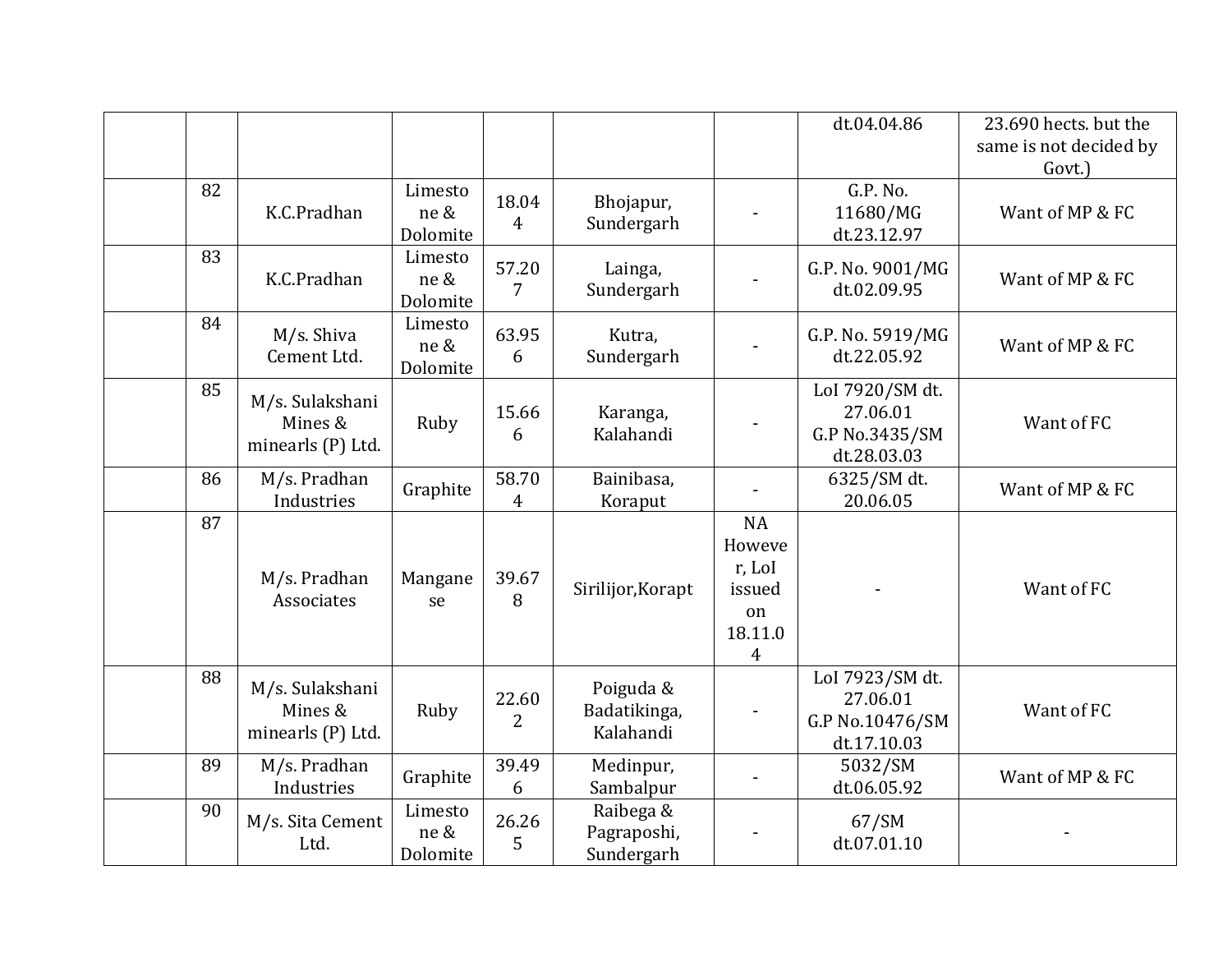| 91 | M/s. Sanjukta<br>Jems                         | Cat's eye                      | 17.12<br>2              | Pipal, Padar &<br>Sairigipali,<br>Kalahandi   |                | LoI 7496/SM dt.<br>02.07.05<br>G.P No.9242/SM<br>dt.12.11.07  | Execution will be made<br>after finalisation of<br>stamp duty                                                    |
|----|-----------------------------------------------|--------------------------------|-------------------------|-----------------------------------------------|----------------|---------------------------------------------------------------|------------------------------------------------------------------------------------------------------------------|
| 92 | M/s. M.C. Ltd.                                | Sand                           | 75.37                   | Ballinda &<br>Sikisar, Anugul                 |                | LoI 7431/SM dt.<br>24.09.04<br>G.P No.7817/SM<br>dt.05.10.04  | Want of MP                                                                                                       |
| 93 | M/s. M.C. Ltd.                                | Sand                           | 127.7<br>57             | Gurujanga &<br>Siriguda, Anugul               |                | LoI 8327/SM dt.<br>18.10.04<br>G.P No.8678/SM<br>dt.027.08.05 | Want of MP                                                                                                       |
| 94 | M/s. OMC Ltd.                                 | Iron &<br>Mangane<br>se        | 1011.<br>5              | SGBK, Keonjhar                                | 13.12.1<br>993 |                                                               | LoI not issued by Govt.                                                                                          |
| 95 | Sri M.R. Dash                                 | Iron                           | 68.63                   | <b>Bhulbera</b><br>(Khuntapani)<br>Keonjhar   | 27.03.1<br>986 |                                                               | Want of FC<br>Application for<br>Excluded forest land of<br>3.331 hects. has not<br>been decided by the<br>Govt. |
| 96 | M/s. Kaustuv<br>Mining &<br>Smelting (P) Ltd. | Tin                            | 19.0                    | Kamarpalli No.1<br>Malkangiri                 |                | 9767/SM dt.<br>22.11.2004                                     | Pending for disposal at<br>Govt level.                                                                           |
| 97 | Shri. Bijay Ku<br>Bansal                      | Gem<br>stone<br>(Cat's<br>eye) | 41.48<br>5              | Paikadakulguda,<br>Rayagada                   |                | 11915/SM dt.<br>15.10.2001                                    | Pending for disposal at<br>Govt level.                                                                           |
| 98 | Shri. Bajrang Lal<br>Gupta                    | Semi-<br>precious<br>stone     | 41.48<br>5              | Paikadakulguda<br>$\&$<br>Kandhadakulgud<br>a |                | 11910/SM<br>dt.15.10.2001                                     | Pending for disposal at<br>Govt level.                                                                           |
| 99 | Shri. Bijay Ku<br>Bansal                      | Garnet                         | 33.53<br>$\overline{2}$ | Ghatapada,<br>Kalahandi                       |                | 7543/SM<br>dt.13.06.2001                                      |                                                                                                                  |